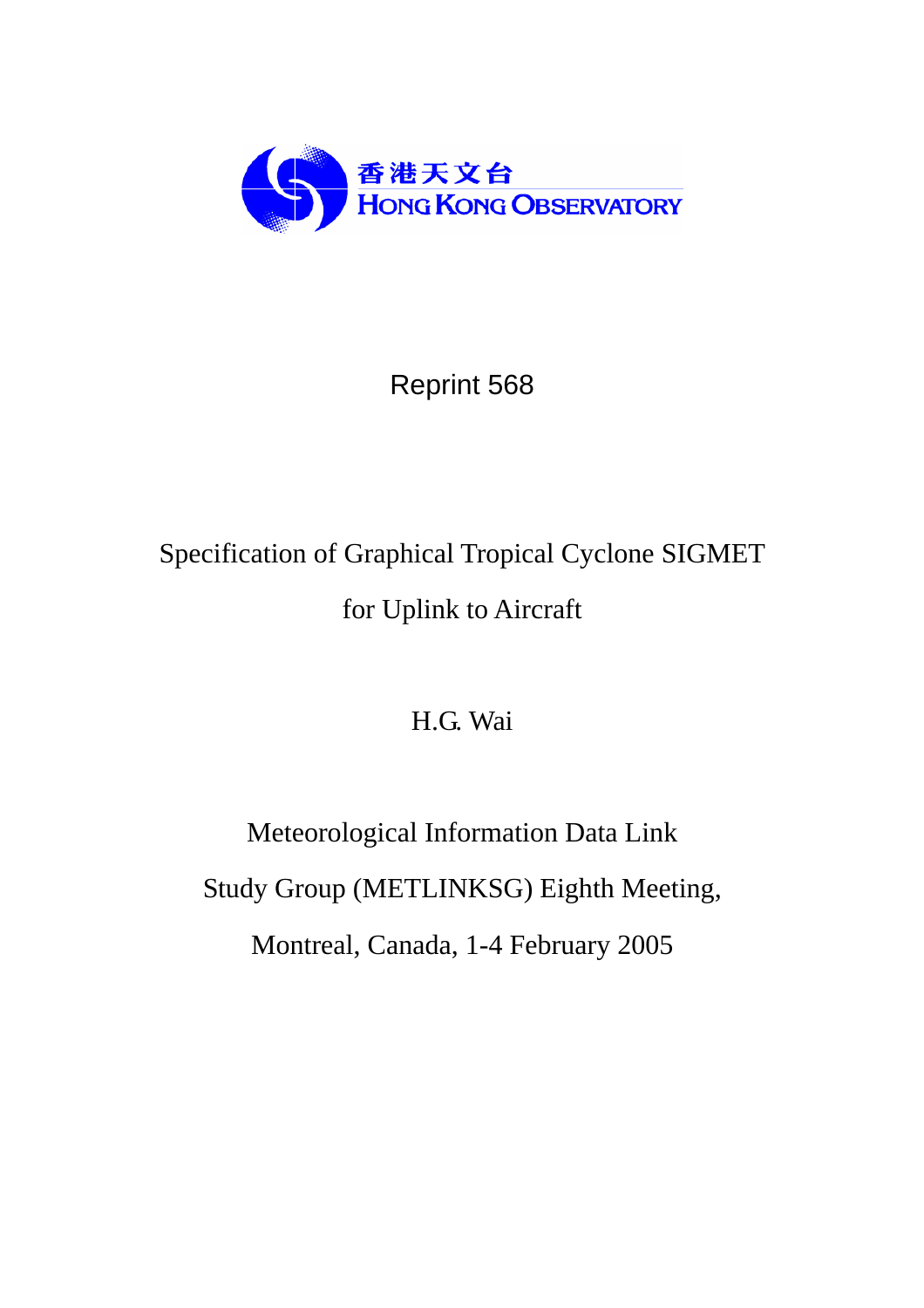



# **METEOROLOGICAL INFORMATION DATA LINK STUDY GROUP (METLINKSG)**

## **EIGHTH MEETING**

# **Montreal, 1 to 4 February 2005**

# **Agenda Item 6: Uplink of meteorological information 6.2: Specifications and requirements for graphical information**

# **SPECIFICATION OF GRAPHICAL TROPICAL CYCLONE SIGMET FOR UPLINK TO AIRCRAFT**

(Presented by H.G. Wai)

#### **SUMMARY**

This paper presents the revised draft model chart for graphical SIGMET for tropical cyclones.

#### 1. **INTRODUCTION**

1.1 With the application of Amendment 72 to Annex 3 on 1 November 2001, meteorological watch offices (MWOs) in a position to issue SIGMETs for tropical cyclones and volcanic ash cloud in graphical format should do so using the WMO BUFR code form in addition to the issuance of the SIGMET information in abbreviated plain language.

1.2 METLINKSG/7 studied model charts for graphical SIGMET for tropical cyclone and volcanic ash presented by H. G. Wai and Ted Williams, and tasked them to prepare further draft models for graphical SIGMET for tropical cyclone and volcanic ash following revisions mentioned in para. 4.2.2 and 4.2.3 of the METLINKSG/7 SoD, namely:

- a) graphical versions of SIGMET must, as a minimum, contain all of the information that would appear in the corresponding alphanumeric version of the same SIGMET;
- b) the identification numbers allocated to the alphanumeric SIGMET are matched by the graphical version so that the two products are linked and recognized as the same entity. The draft graphical SIGMET should contain the corresponding numbering so as to link to the parallel alphanumeric version;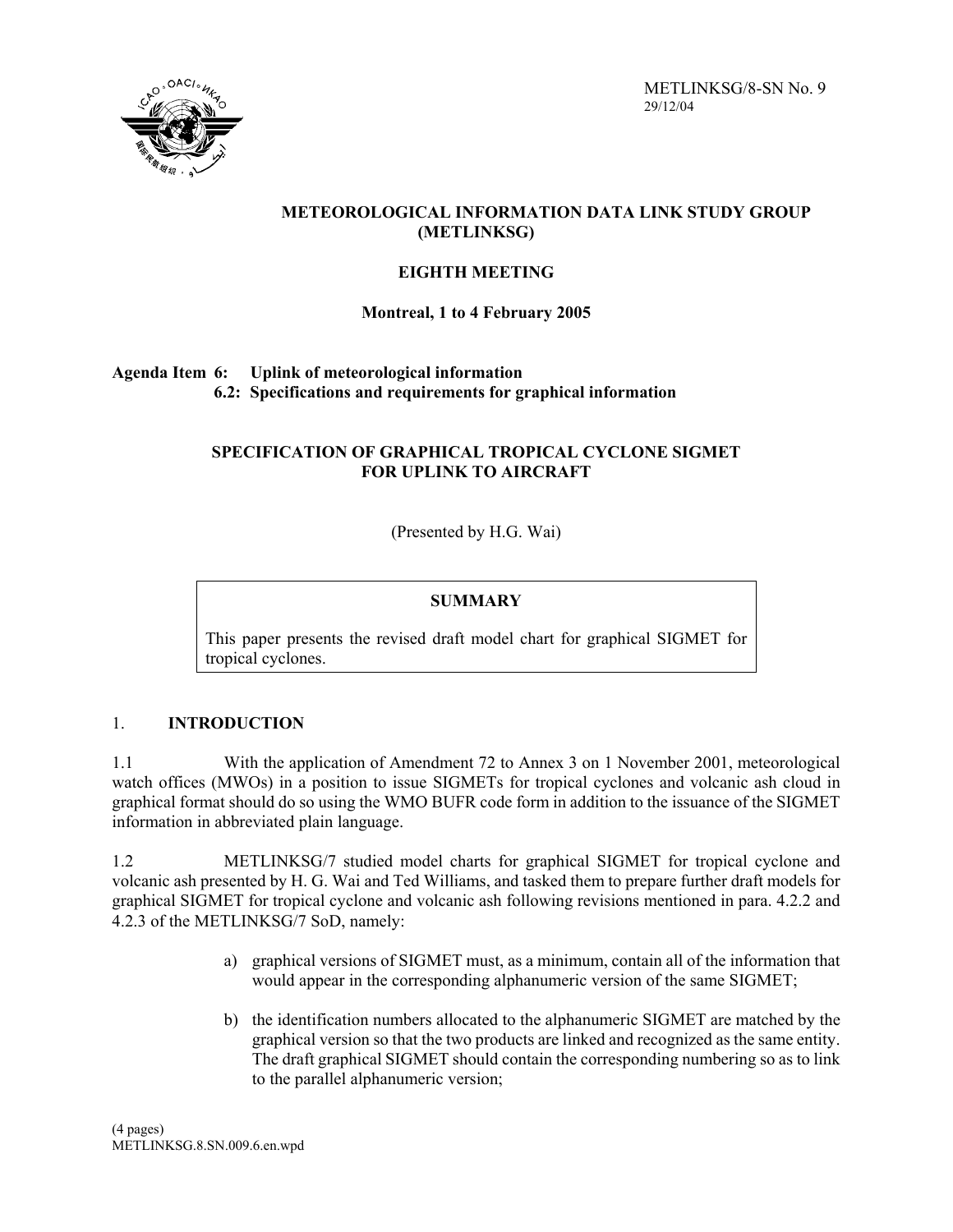- c) the model chart should contain the graphical portion only and no repetition of the alphanumeric message itself, notwithstanding the requirements noted above; and
- d) the boundary of the appropriate FIR or CTA must appear on the graphical version of the SIGMET.

1.3 In addressing the requirements in a) to d) above, it was understood that the common features (e.g. legend of symbols, SIGMET heading, latitude and longitude labels etc.) of graphical SIGMET for tropical cyclone and volcanic ash should be harmonized. This paper presents the revised format of the graphical SIGMET for tropical cyclone incorporating the results of coordination.

#### 2. **CONTENTS**

2.1 As graphical SIGMET will be issued by MWOs in parallel with alpha-numeric SIGMET, users will be looking at either or both of the graphical format and the alpha numeric format. It is essential that all the information appearing in both versions should be congruent. Table A6-1 of Appendix 6 to Annex 3 to the Convention on International Civil Aviation prescribes the content of the alpha-numeric SIGMET.

#### 3. **PRESENTATION**

3.1 The graphical SIGMET for tropical cyclone will be issued in the WMO BUFR code form. When the uplink message is received by the aircraft, the graphical form of the SIGMET will be generated by the display software on board the aircraft.

3.2 The revised draft model chart for the graphical SIGMET for tropical cyclone is shown in the appendix. The chart contains a geographical display and a legend, and is presented in black and white. In particular, modifications from the previous draft as presented at the METLINKSG/7 have been made to address the views expressed by the Study Group (see para.1.2 and 1.3 above), as follows:

- a) the location indicator of FIR/CTA as well as the identification (including the identification sequence number), validity period and location indicator of MWO are placed on the upper left corner of the graphical image, following harmonization with graphical SIGMET for volcanic ash. Here the identification sequence number is the same as that of the alpha-numeric SIGMET (re. para. 1.2 b)).
- b) the boundary of the appropriate FIR/CTA is shown and delineated in 'dash-dot' line in the graphical SIGMET (re. para. 1.2 d));
- c) the legend of the TC symbols is presented on the lower left corner of the graphical SIGMET following harmonization with graphical SIGMET for volcanic ash (re. para. 1.3). Here the observation time is explicitly shown for ease of reference. Also the choice of the TC symbols is: (i) filled in with black at the observed position; (ii) open symbol (i.e. not filled) at the forecast positions;
- d) the name of the TC is shown in the graphical SIGMET for easy identification (re. para.  $1.2 a$ );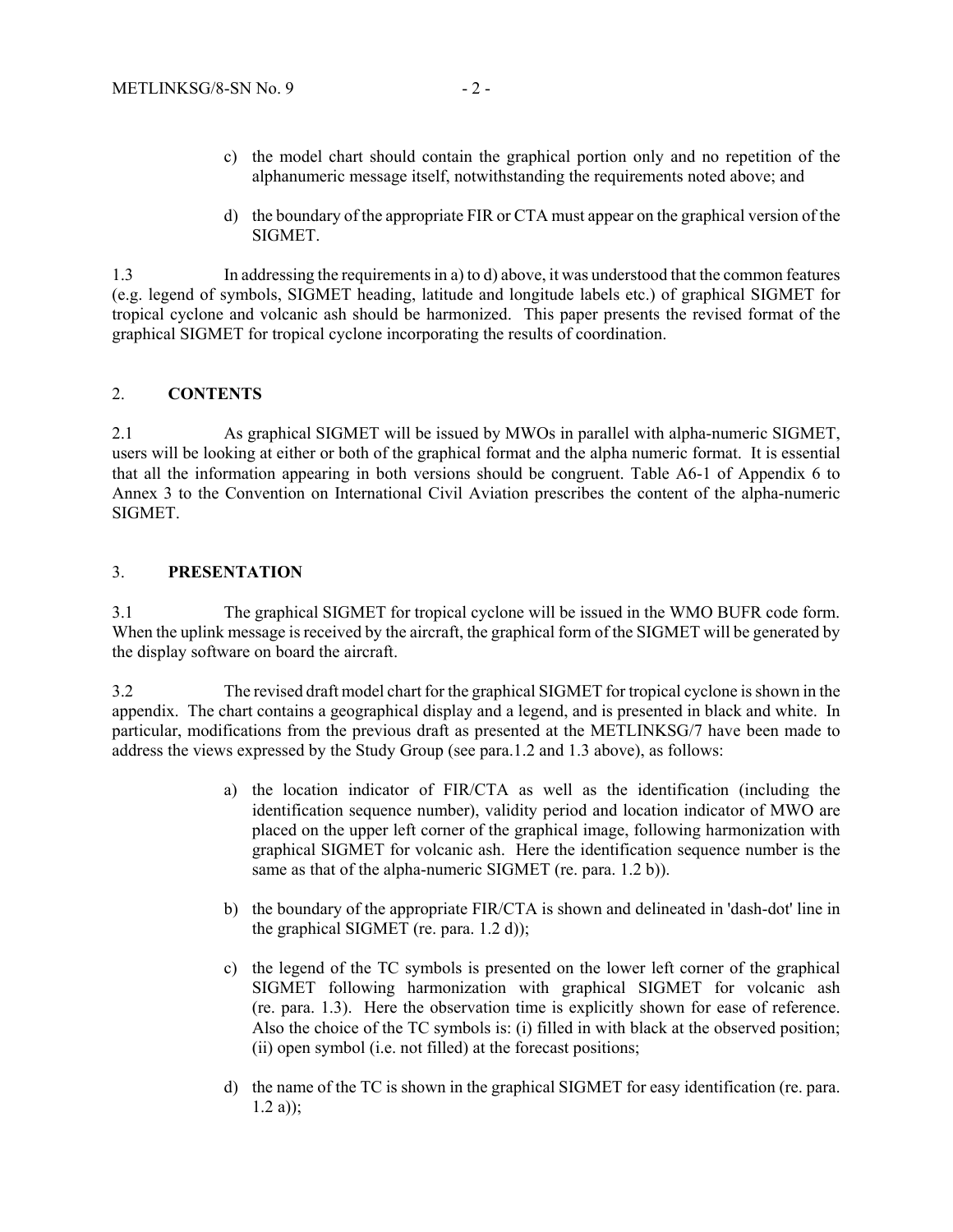- e) the latitude/longitude labelling convention is +ve values for E/N, -ve values for W/S, following harmonization with graphical SIGMET for volcanic ash. The labels are shown on the four sides of the graphical image;
- f) the flight level and extent of the associated CB cloud are marked at the TC in the graphical SIGMET (re. para. 1.2(a)). The area of the graphical SIGMET should be such that the observed and forecast TC positions are covered;
- g) the movement of the TC are indicated by arrows in the graphical image (re. para. 1.2 c)); and
- h) the expected change in intensity (using abbreviation INTSF/WKN/NC) are marked at the observed TC position in the graphical SIGMET (re. para. 1.2 a)).

#### 4. **ACTION BY THE GROUP**

- 4.1 The group is invited to:
	- a) review the revised draft model chart for graphical SIGMET for tropical cyclone in the appendix to this paper; and
	- b) consider recommending the inclusion of the revised draft model chart in Annex 3.

— — — — — — — —